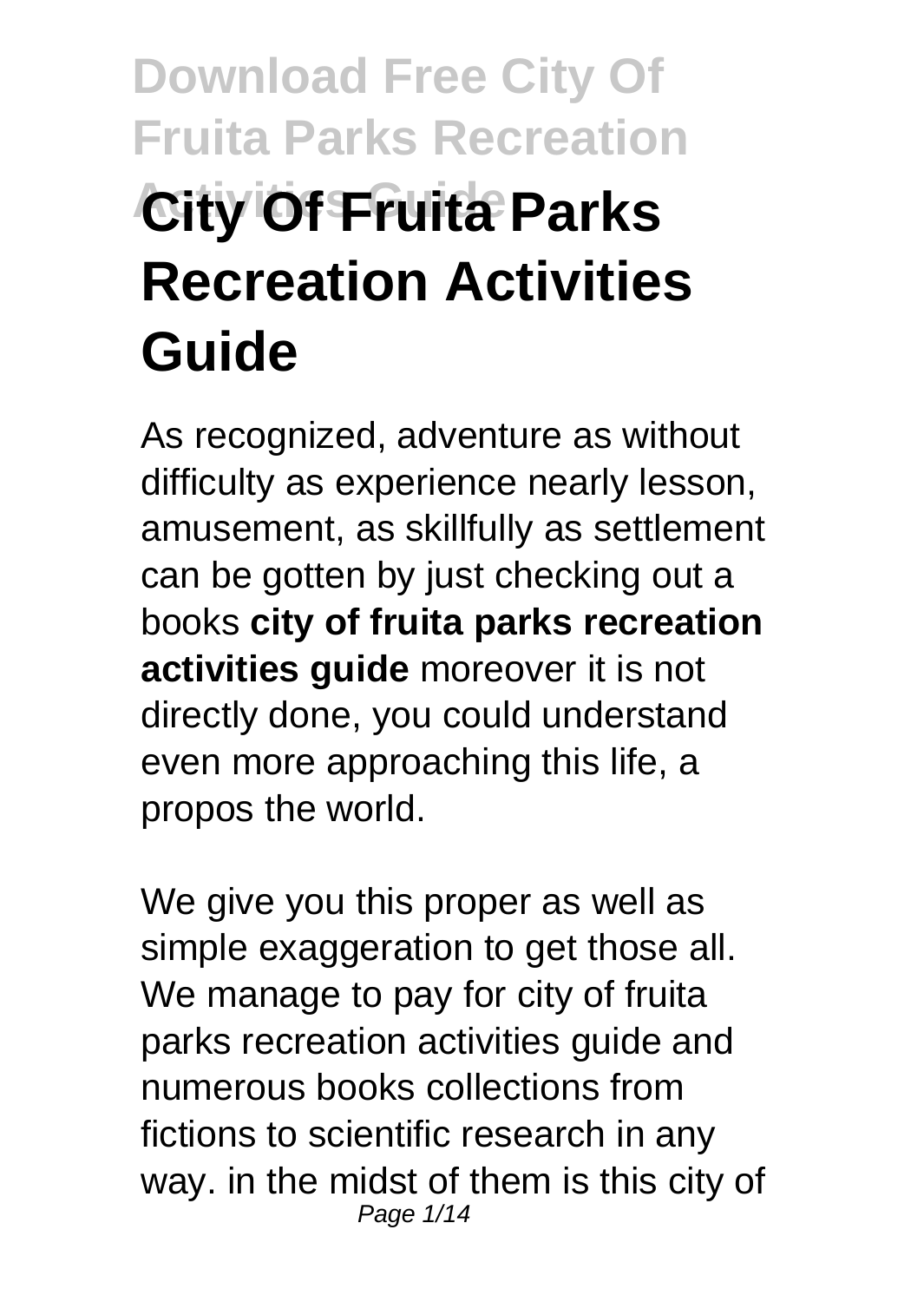**Activities Guide** fruita parks recreation activities guide that can be your partner.

City Of Fruita Parks Recreation Parks and Recreation The Parks and Recreation Department is located at the Fruita Community Center, 324 N. Coulson St., Fruita, CO 81521, and is open for program registrations and general information during facility hours Monday through Sunday.

Parks and Recreation | City of Fruita Colorado Welcome to Fruita Parks and Recreation! We understand how fortunate we are as a community to have abundant park and recreation resources available to us. Fruita is uniquely positioned within the Grand Page 2/14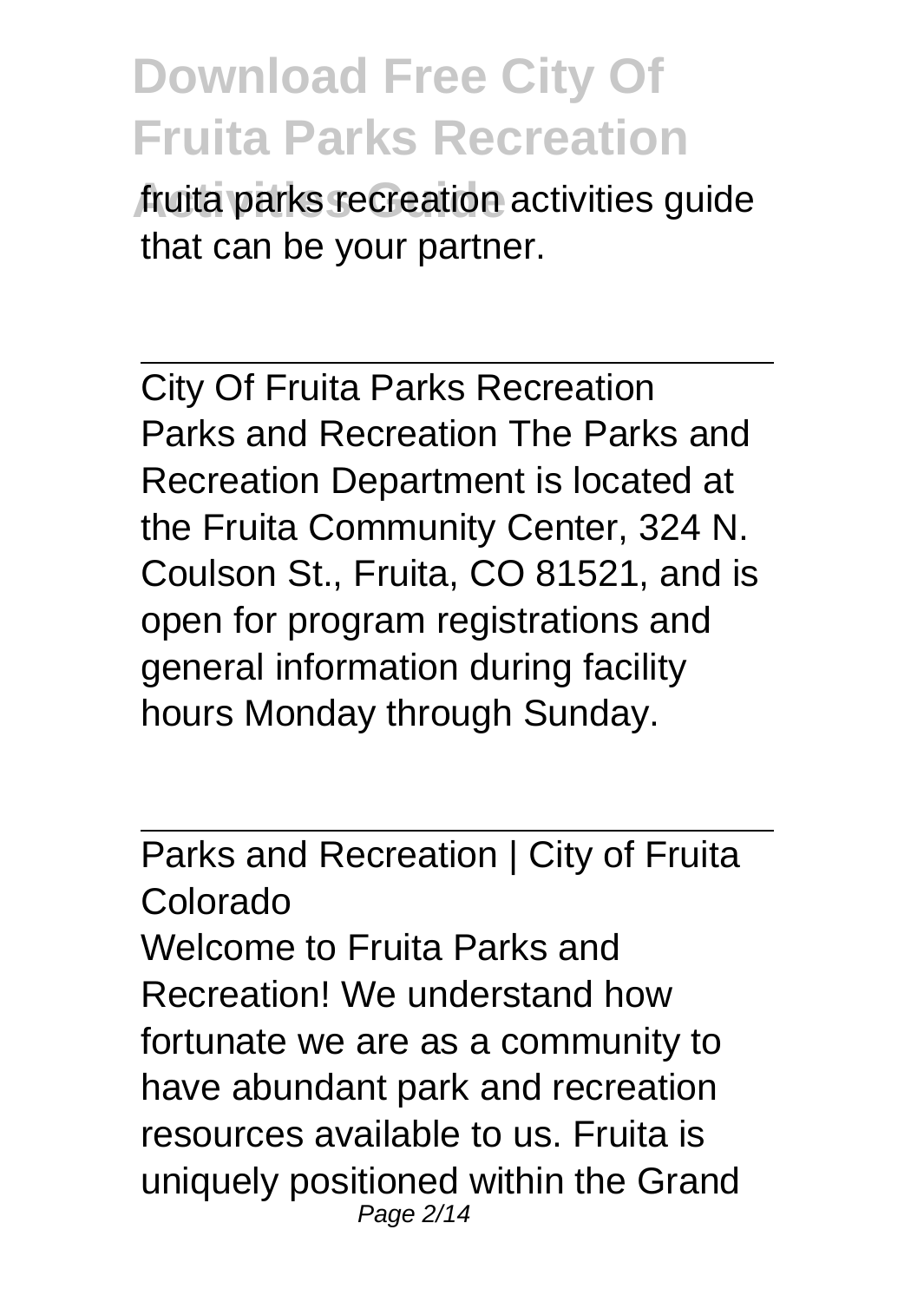**Activities Guide** Valley and sits at the base of the Colorado National Monument and McInnis Canyons National Conservation Area.

About Parks & Recreation | City of Fruita Colorado Fruita Community Center 324 N. Coulson St. Fruita, CO, 81521. Phone: (970) 858-0360 Fax: (970) 858-9540 Parks On-Call: (970) 985-8078 Rain Out Line: (970) 639-4206

Parks | City of Fruita Colorado Fruita Community Center 324 N. Coulson St. Fruita, CO, 81521. Phone: (970) 858-0360 Fax: (970) 858-9540 Parks On-Call: (970) 985-8078 Rain Out Line: (970) 639-4206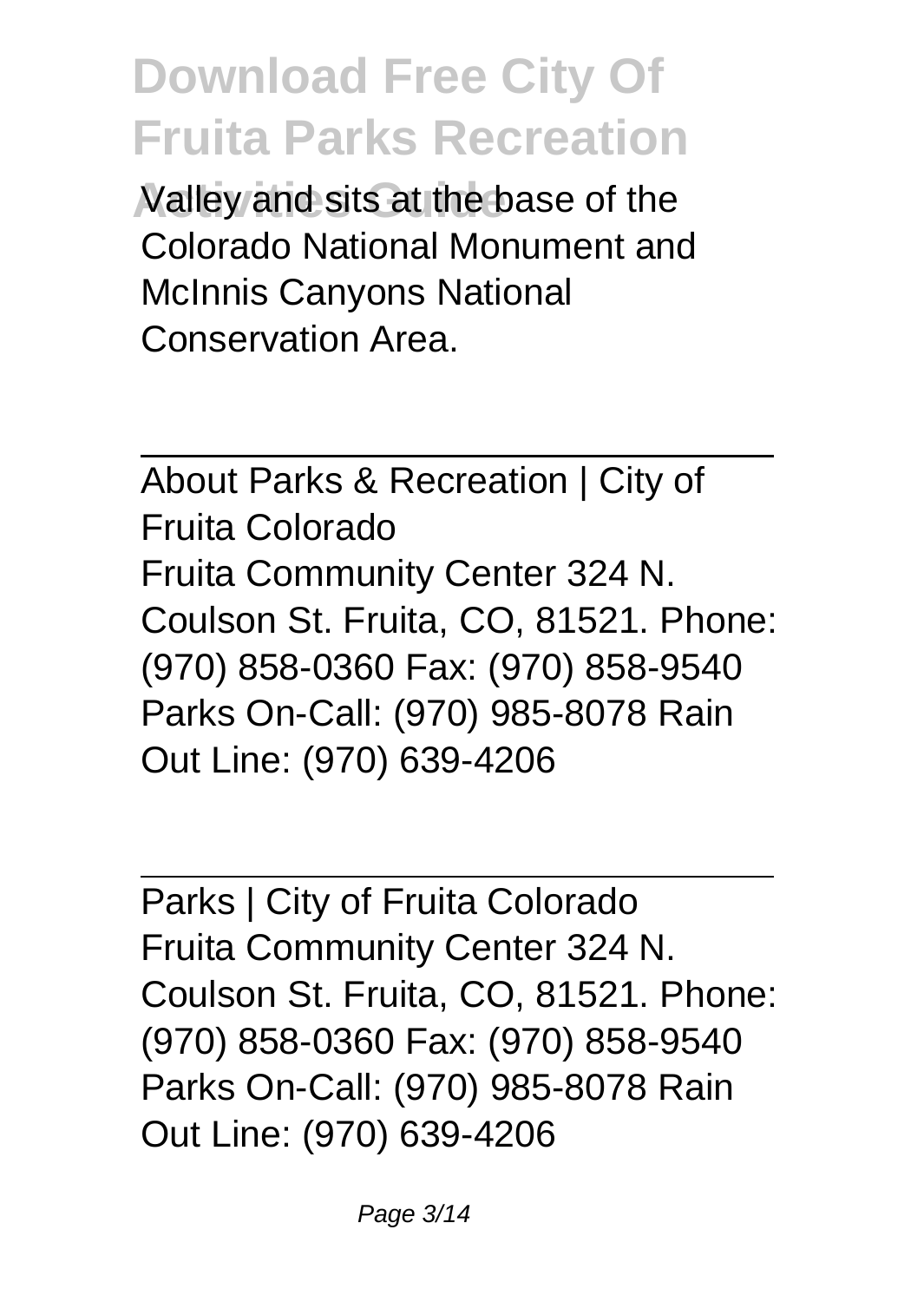# **Download Free City Of Fruita Parks Recreation Activities Guide**

Parks and Recreation Contact Information | City of Fruita ... The City of Fruita Parks and Recreation Department offers a wide variety of sports for youth in the area. Our youth sports programs are designed to develop the young athlete in a fun and competitively healthy environment. Depending on the season, we offer the following sports in league format: Soccer, Flag Football, Volleyball, and Basketball.

Youth Athletics | City of Fruita Colorado Parks and Recreation Advisory Board. Established By: Fruita City Charter. Number of Members: 7 Members. Composition Guidelines: One Council member, No Residency required, Page 4/14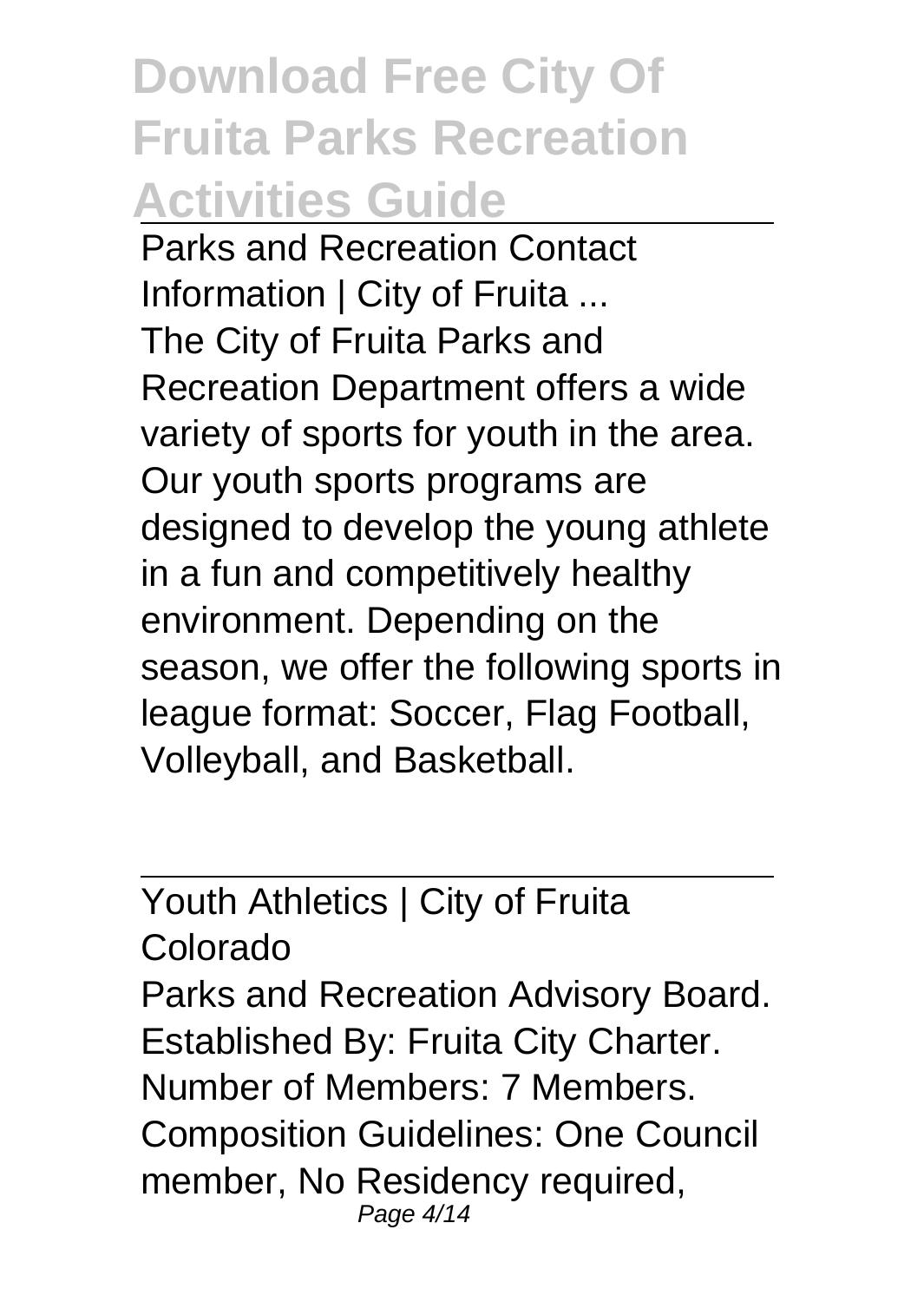**Interview required. Terms: 3 Years.** Council Liaison: Heather O'Brien. Regular Meeting Times: First Monday of the Month at 5:30 PM, Fruita City Shops at 900 E. Kiefer. Powers & Duties: Recommends plans for acquisitions, development and operations of parks, recreation areas and facilities and recommends recreational programs.

Parks and Recreation Advisory Board | City of Fruita Colorado The City of Fruita Parks & Recreation Department and the Fruita Rotary Club are partnering again this year to jointly present the 5th Annual Youth Scholarship Golf Tournament. Through the support of local businesses, funds raised at the 2020 tournament provide recreational Page 5/14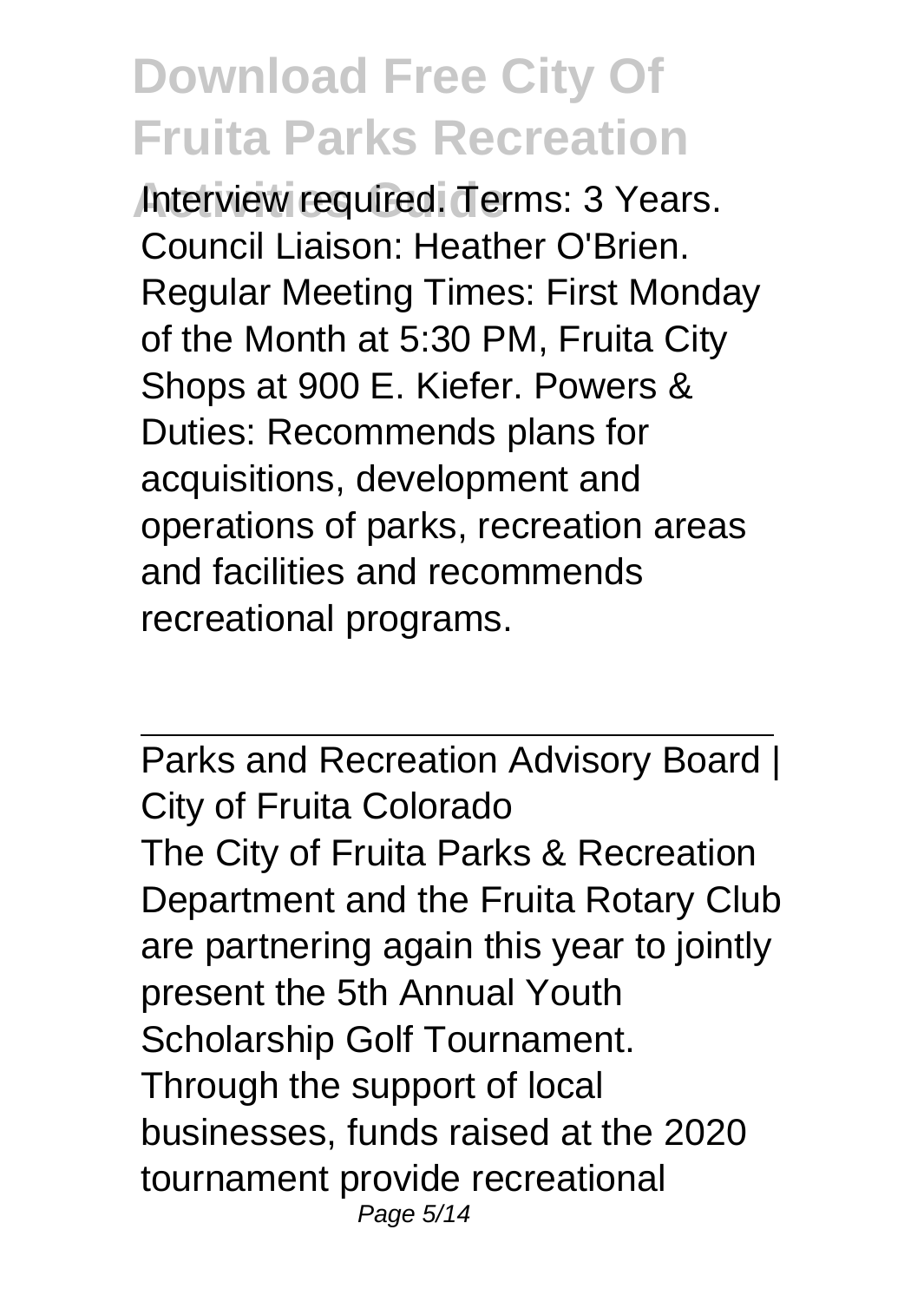**Activity** copportunities to families of the community.

5th Annual City of Fruita Parks and Recreation Youth ... Fruita Community Center 324 N. Coulson St. Fruita, CO, 81521. Phone: (970) 858-0360 Fax: (970) 858-9540 Parks On-Call: (970) 985-8078 Rain Out Line: (970) 639-4206

November Newsletter | City of Fruita Colorado News and Info: For a new account, please either stop by the Community Center at 324 N. Coulson St., call 858-0360 or email recreation@fruita.org. The Community Center hours are as follows. M-T 5:30am-9:00pm Fri 5:30am-8:00pm Page 6/14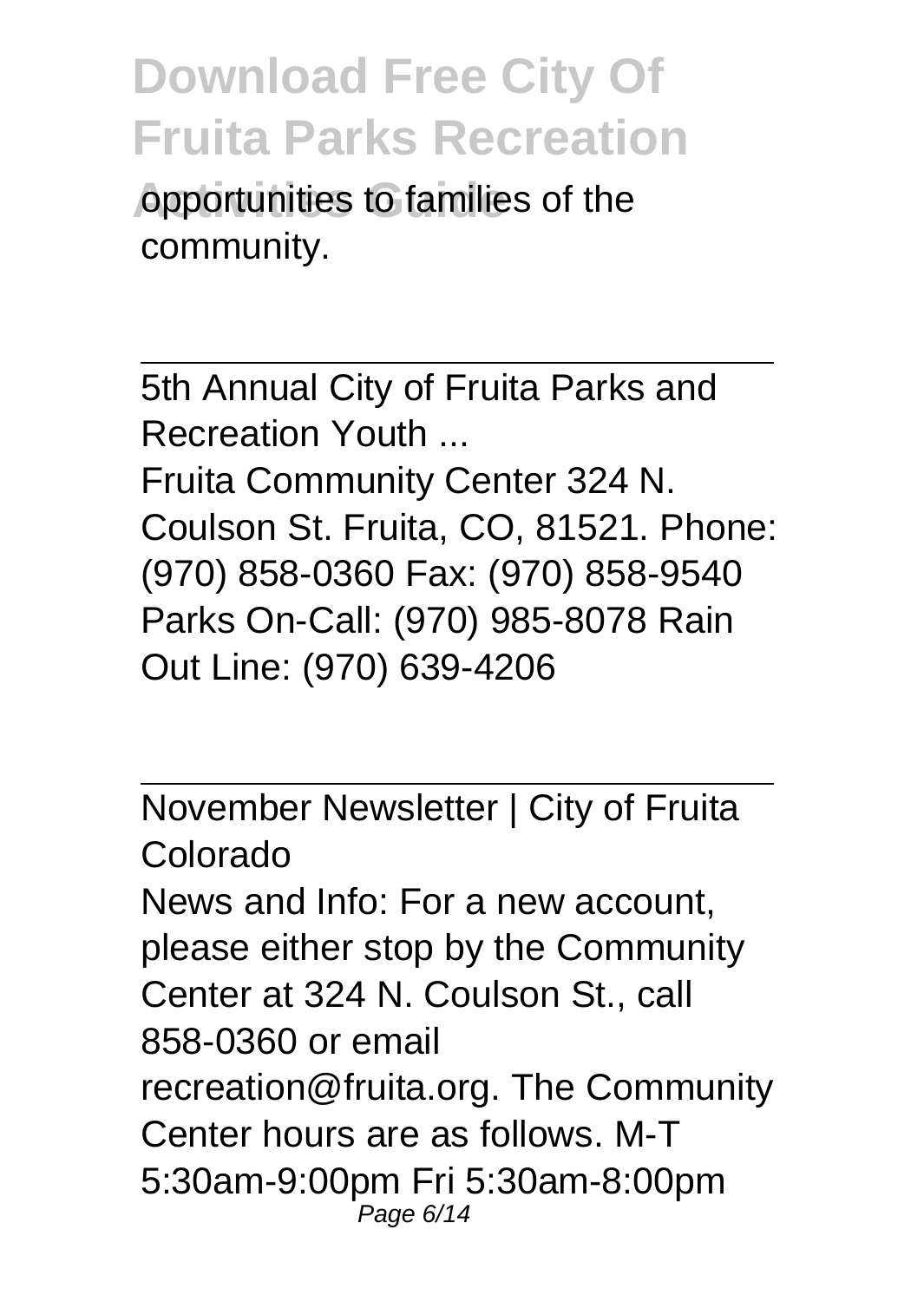**Sat 7:00am-7:00pm and Sun** 12:00pm-6:00pm. The Fall/Winter Activities Guide will be out in early August, register for activities today!

WebTrac Splash PHROST Plan with Fruita Youth Initiative and Fruita school representatives (date change) (Virtual) 11/16/2020 - 3:30pm PHROST Plan Steering Committee Parks and Recreation Advisory Board, City Council and others (Date Change) (Virtual)

Home Page | City of Fruita Colorado Fruita Parks and Recreation - 324 N Coulson St, Fruita, CO 81521 - Rated 4.7 based on 9 Reviews "I love Fruita P&R, learned to swim there as a kid,... Page 7/14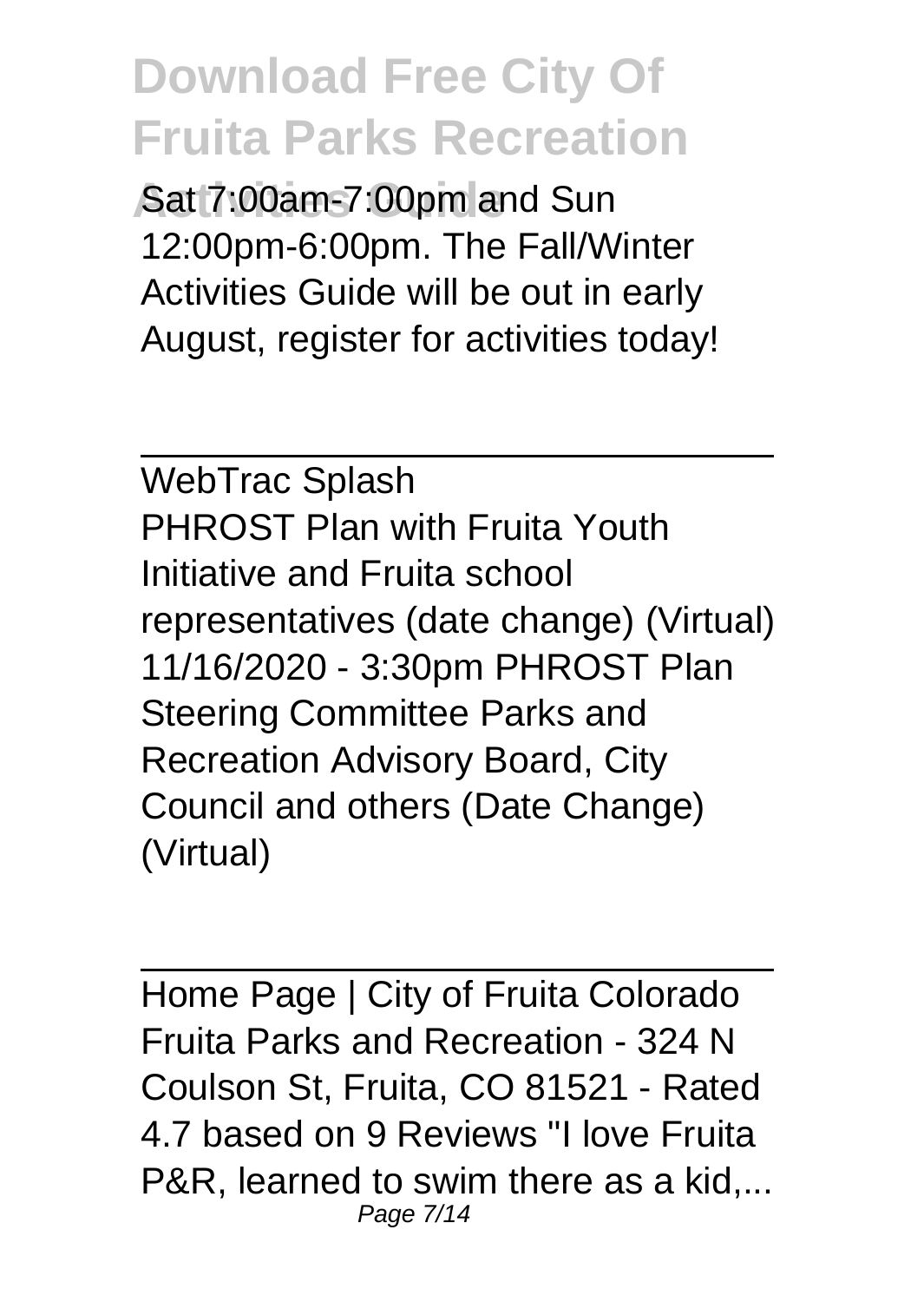### **Download Free City Of Fruita Parks Recreation Activities Guide**

Fruita Parks and Recreation - Home | Facebook

Fruita area, providing nearby access to world-class outdoor recreation for both visitors and resident alike. Yet, parks, trails, and recreation facilities must be provided in the urban area as well. The City of Fruita has retained EDAW to develop a Parks, Open Space, and Trails Master Plan (POST), which defines

#### City of Fruita

Fruita Parks and Recreation Seeks Community Input on Existing and Future Services. Earlier this month, the City of Fruita launched a community survey to receive public input on the future of Parks and Page 8/14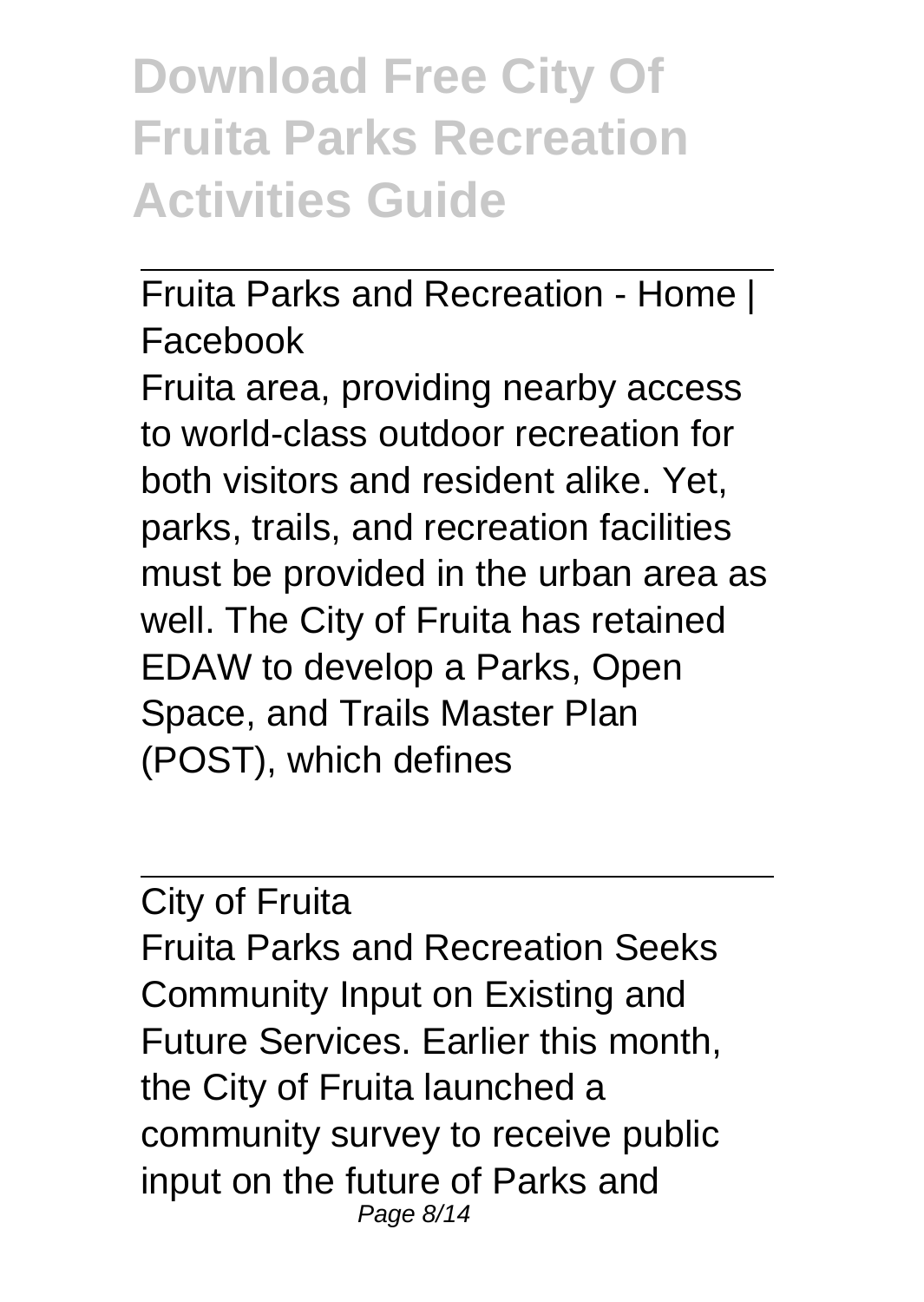**Redreation in Fruita. The information** collected from the community will be used by the City to develop and update its Parks, Health, Recreation, Open Space and Trails Master Plan ("PHROST").

Fruita Parks and Recreation - Posts | Facebook Fruita Community Center 324 N. Coulson St. Fruita, CO, 81521. Phone: (970) 858-0360 Fax: (970) 858-9540 Parks On-Call: (970) 985-8078 Rain Out Line: (970) 639-4206

Adult Group Fitness Classes | City of Fruita Colorado City of Fruita, Parks and Recreation Wants Community Input on Existing and Future Services In January 2020, Page 9/14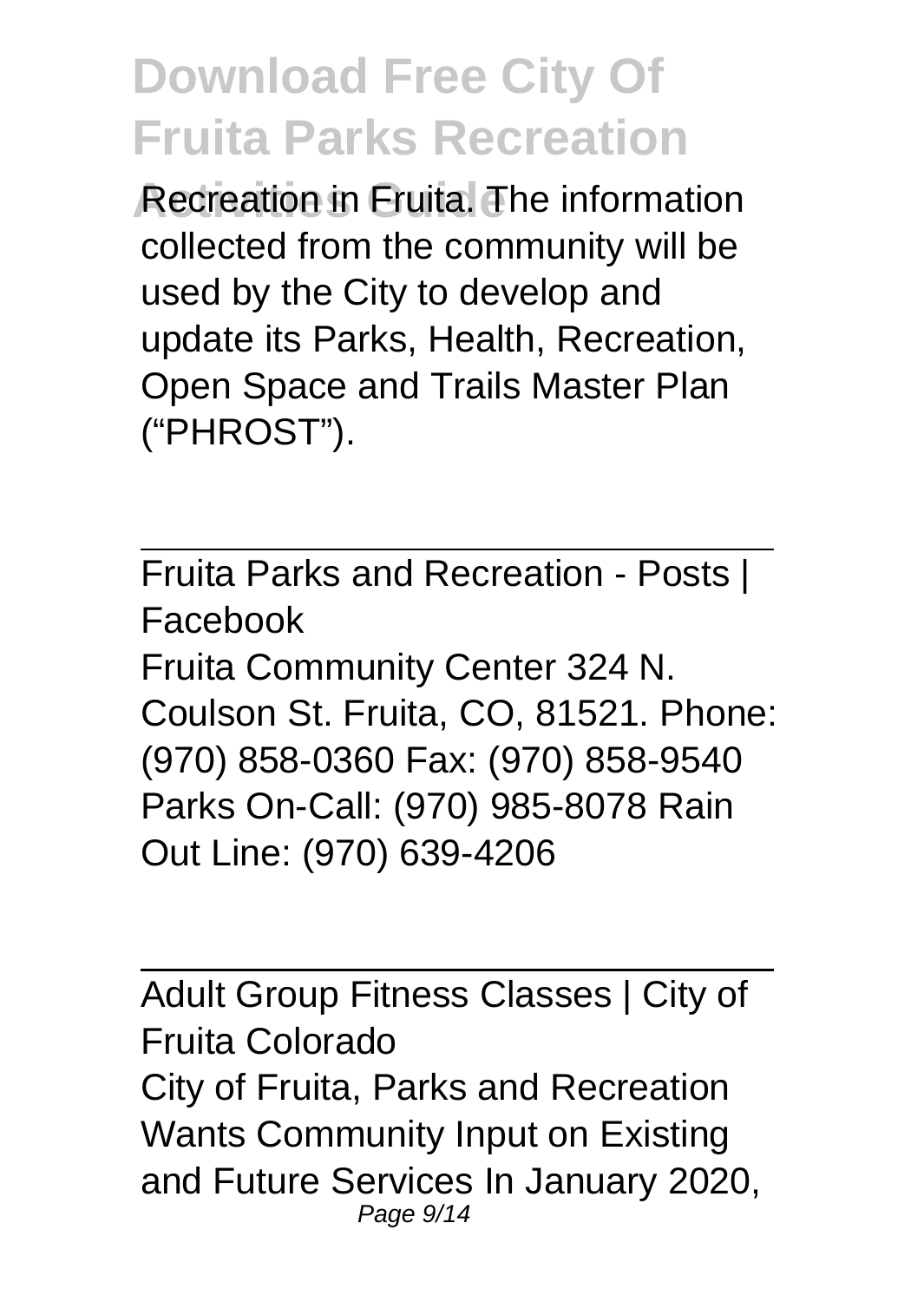the City of Fruita kicked off a Master Planning process to create a Parks, Health, Recreation, Open Space and Trails (PHROST)) Master plan. We have had strategic planning meetings with many of our partners and stakeholders.

Fruita Parks and Recreation, 324 N Coulson St, Fruita, CO ... From the Monument View section of the Colorado Riverfront Trail to downtown open spaces that host events like Mike the Headless Chicken Festival, parks and trails are a key feature for the city of...

Fruita looks to future of its parks, recreation | Western ... SuDS principles. Sustainable drainage Page 10/14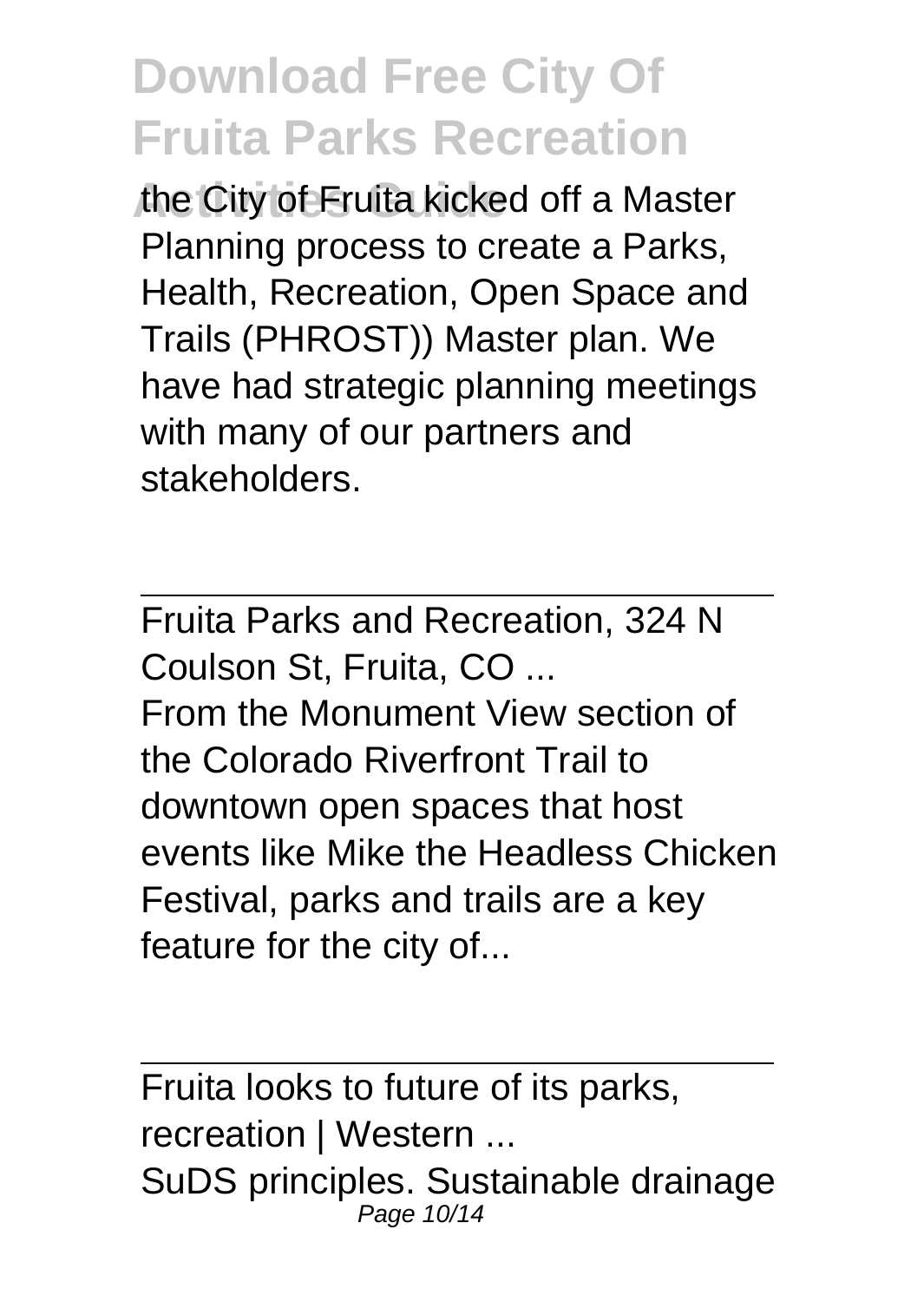*is a departure from the traditional* approach to draining sites. There are some key principles that influence the planning and design process enabling SuDS to mimic natural drainage by:

SuDS principles - Susdrain The Parks and Recreation Advisory Board meeting scheduled for November 2, 2020 at 05:30 p.m. will be held virtually. The agenda for the meeting and the link to participate in the meeting can be found here (when available). If you wish to submit a public comment, please email it to communications@fruita.org

Parks and Recreation Advisory Board (Virtual) | City of ... Renotta Teea 214 Emerson Street City Page 11/14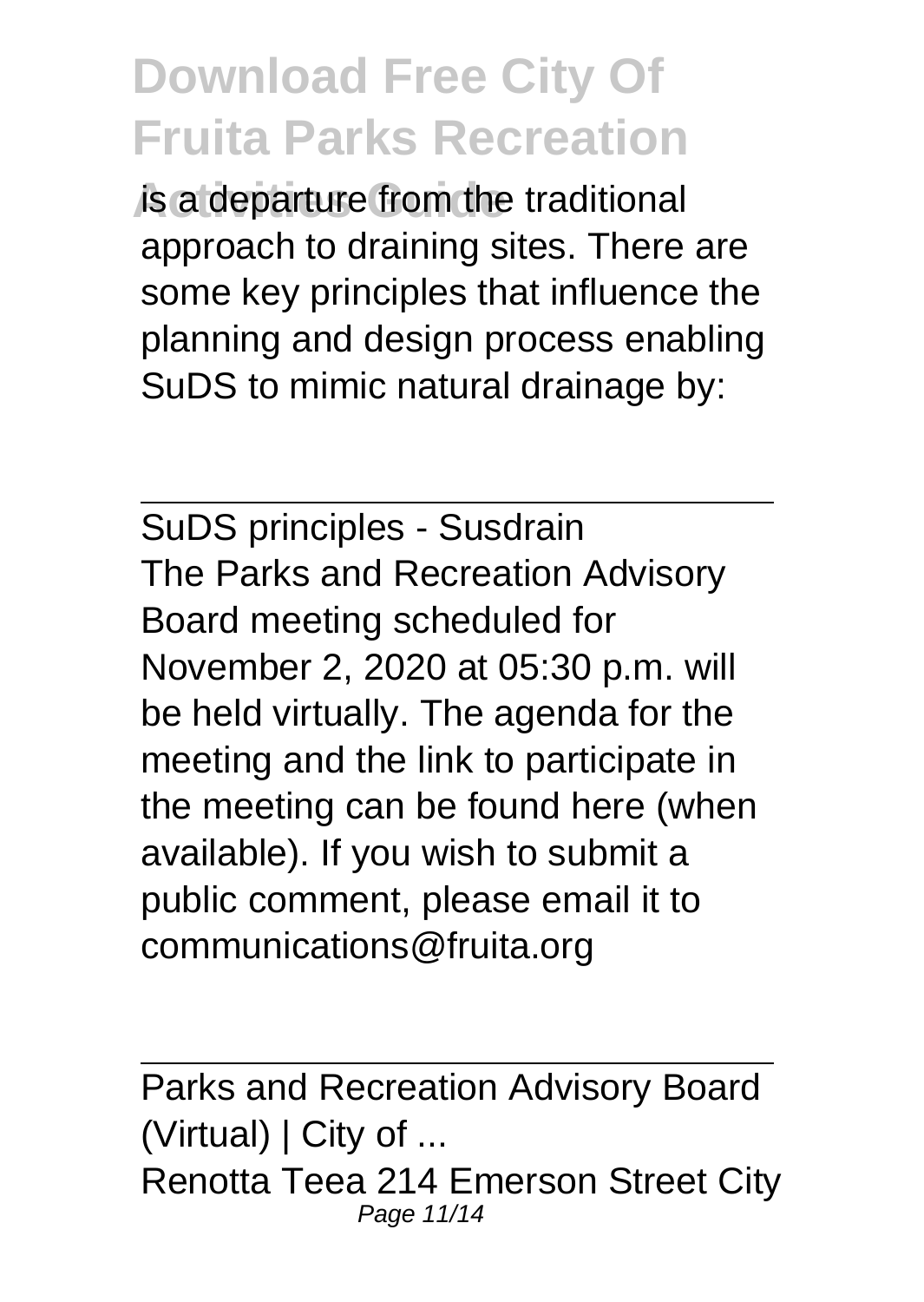**Activities Ontario L8s 2y4 On:** 530-298-9233: Philorius Kayleauna 5644 Suncreek Dr Lake Oswego Or 97035 Clackamas Oregon: 530-298-4097: Loralye Jabarry 42556 Timber Walk Trl Charlotte Fl 33982 Florida: 530-298-5461: Jyrelle Gradin 2228 E 6380 S Holladay City Ut 84121 Utah: 530-298-0212

New Haven: Who's Calling Me From 530-298?

Ture Nycum, Director. Fruita Parks and Recreation Department (970) 858-0360. tnycum@fruita.org

Introduction to Recreation and Leisure, Third Edition, presents perspectives from 52 leading experts from around Page 12/14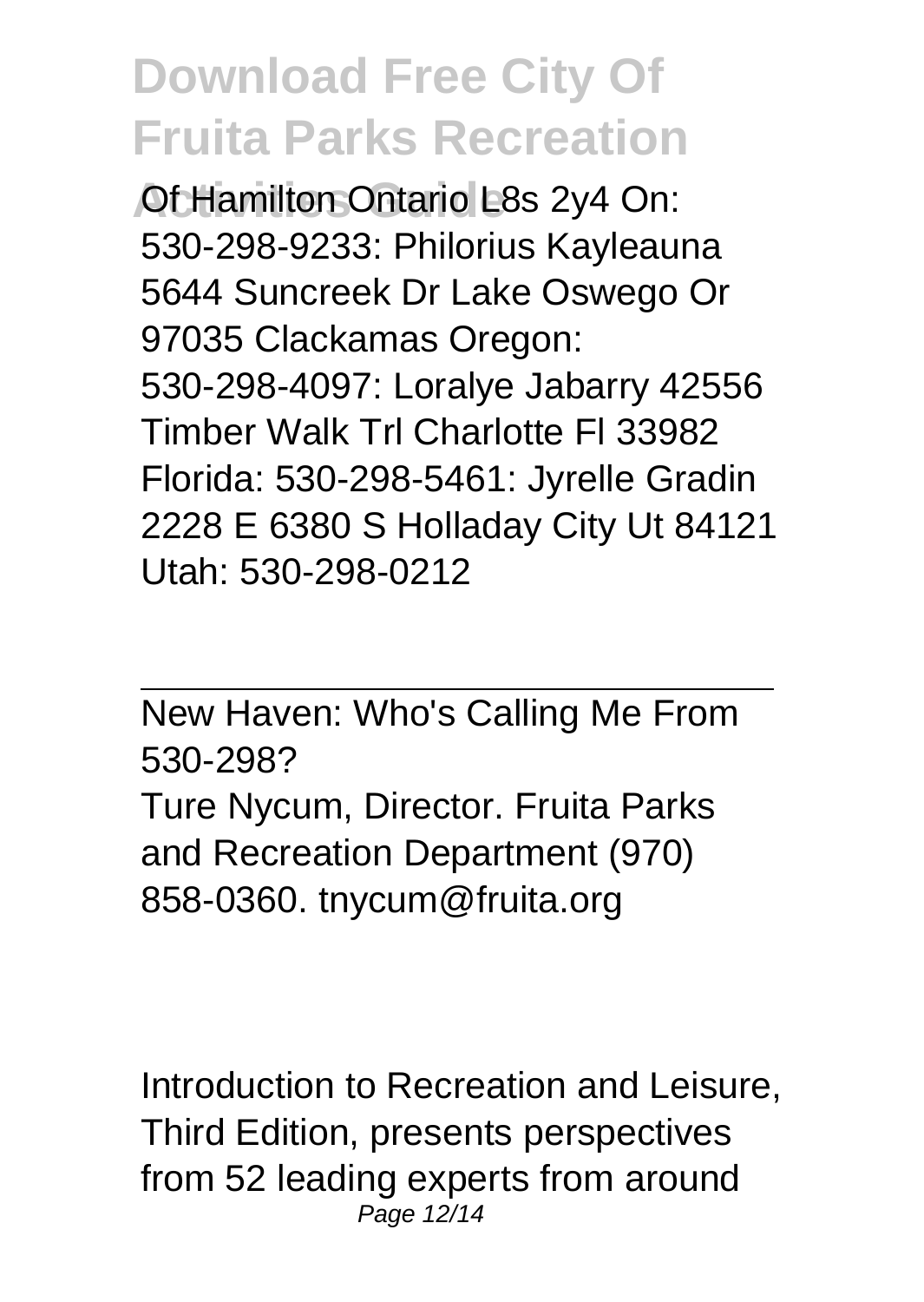**Activities Guide** the world. It delves into foundational concepts, delivery systems, and programming services; offers an array of ancillaries; and helps students make informed career choices.

Explores ghosts and haunted places, local legends, cursed roads, crazy characters, and unusual roadside attractions found in the United States.